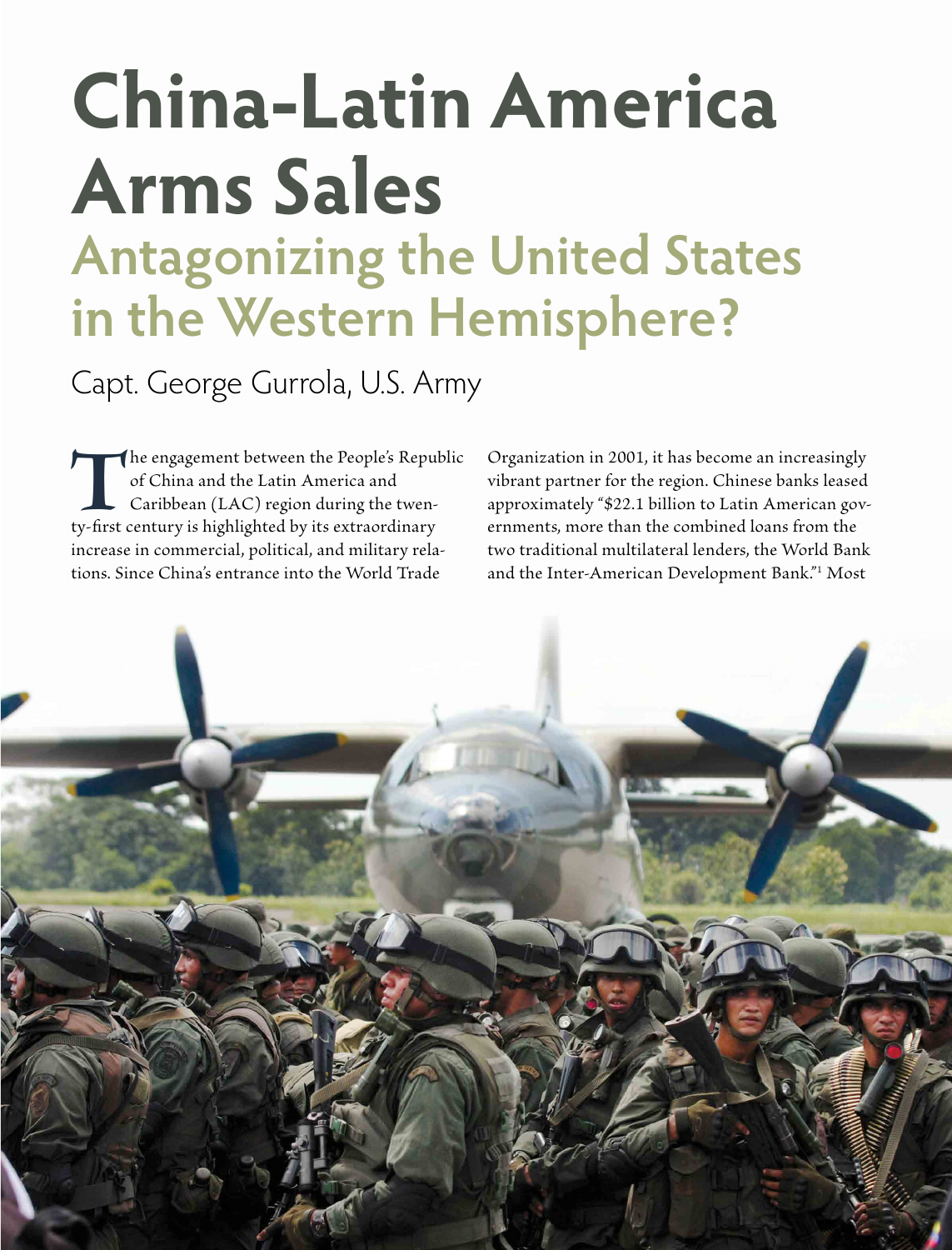researchers and senior U.S. policy makers have focused on Chinese economic activity, highlighting "its sale of increasingly diverse and sophisticated products in the Latin American and Caribbean market."2

Similar to China's sharp increase in economic relations, it has also significantly expanded its military engagement, effectively creating opportunities to expand its arms market in the LAC region. However, little assessment has been placed on China's emergence into the region's arms market, particularly how that emergence pertains to China's comprehensive strategy in building influence and strengthening military partnerships.3

The sale of Chinese arms has several implications for the LAC region. For one, arms exports are a symbol of a country's position in the global hierarchical system of arms production.<sup>4</sup> Efficient arms production can provide revenue and balance costs related to defense research and development.<sup>5</sup> On a functional level, armies must procure arms that have a maintainable life cycle. One can also argue that arms exports are a key component in a nation's foreign policy and can help secure influence, or "soft power." Simply put, the expansion of arms exports may provide multiple benefits and can reflect a nation's interests abroad. In Latin America, the increase in arms sales has complemented China's goals of "securing access to natural resources and exports markets."6 It is important to note that China's "complementing" differs from "facilitating." "If the latter becomes more prominent, it may be a worthy indicator or warning of a significant shift in the security environment."7 Given bureaucratic hurdles in expanding a nation's defense industry to compete in the global arms market, analyzing China's arms flows to Latin America can provide further specific insight into the maturity of Sino-LAC military relations.

**Previous page:** Venezuelan special forces troops deplane from a Venezuelan Air Force Chinese-made Y-8F-100 transport aircraft 1 September 2015 close to the Venezuela-Colombia border in La FrÍa, Táchira state, Venezuela. Venezuela purchased eight of the Y-8 aircraft from China in 2011. Chinese arms exports to Latin American and Caribbean countries have increased over the last two decades as China seeks greater economic and political influence in the region. (Photo by George Castellano, Agence France-Presse)

The most recent literature and data suggest there is an upward trend in Chinese exports to the LAC region, specifically in arms exports.<sup>8</sup> But, what are the drivers behind the remarkable increase of Chinese arms exports to the region? In isolation, what unique characteristics exist in the Sino-Latin American relations that facilitated the increase in arms sales? This research intends to answer those questions. The research and data from 2000 to 2016 demonstrate that as political and economic relations increased, Beijing's arms sales also increased. A combination of factors including the countries' ideological tendencies, particularly in the *Alianza Bolivariana para los Pueblos de Nuestra América* (Bolivarian Alliance for the Peoples of Our America, or ALBA) countries, and a comparative advantage in defense products facilitated the increase in arms sales.<sup>9</sup>

As such, this research seeks to understand the intricacies of China's Latin America policy and trends of its arms exports, both globally and with regard to the LAC region. The research concludes with strategic implications for the region and the United States while providing a forecast for future Chinese arms exports into the region.

### Background: Chinese Policy

The evolution of China's policy papers toward Latin America demonstrates the importance of building relationships and engaging in arms sales. In its 2008 policy paper, China outlines its willingness to "provide assistance for the development of the army in Latin American and Caribbean countries."10

Its 2016 policy paper reiterates the importance of "actively carry out military exchanges and cooperation with Latin American and Caribbean countries, increase friendly exchanges between defense and military officials of the two sides," and expand "professional exchanges in military training, personnel training and peacekeeping." Notably, the 2016 policy paper highlights "enhancing cooperation in military trade and military technology."<sup>11</sup> Furthermore, China's official policy paper, "China's Military Strategy," specifically outlines the importance of raising the level of military relations, stating "it will continue the traditional friendly military ties with their African, Latin American, and Southern Pacific counterparts."12 Through analysis of its policy papers,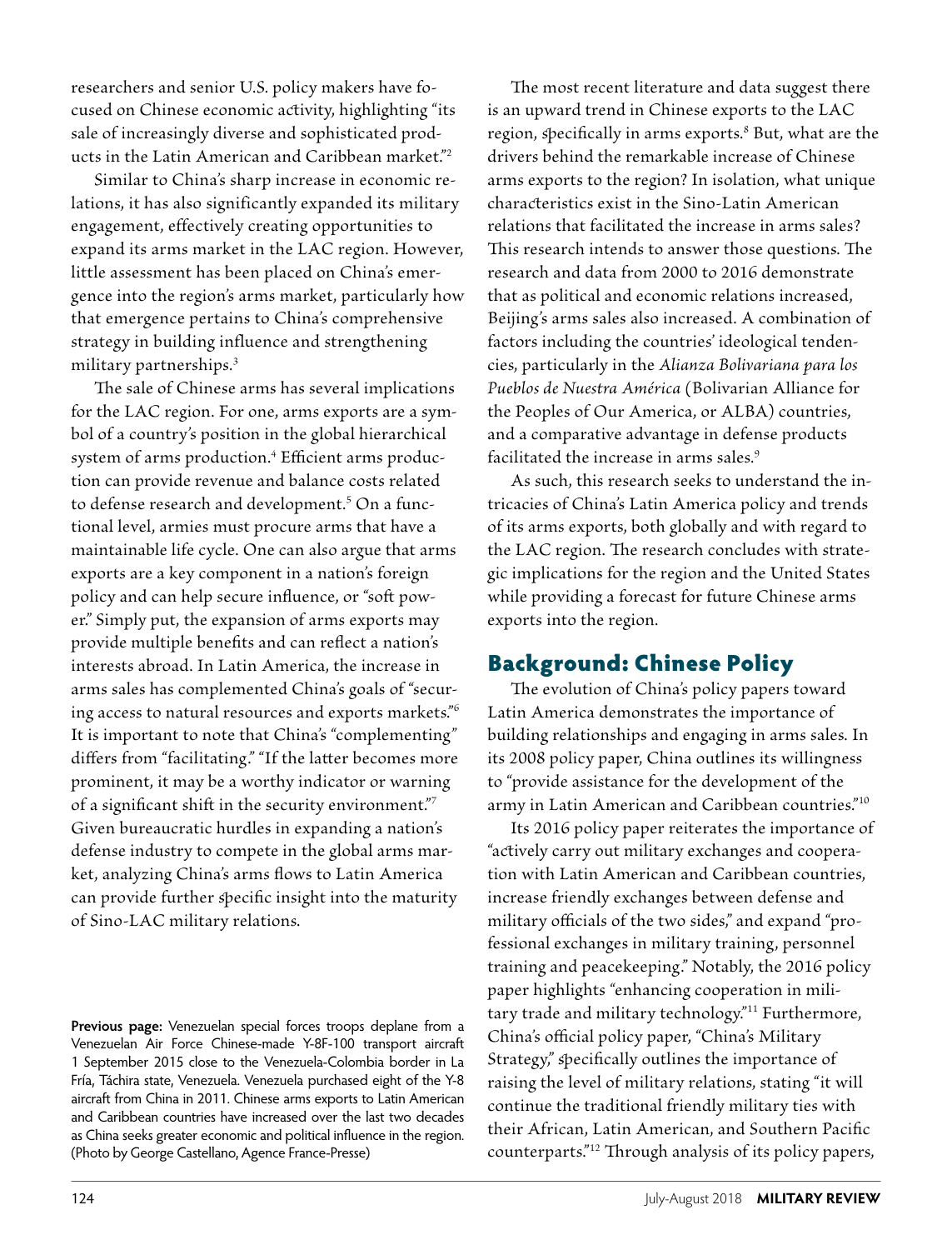# Table 1. Geographical Distribution of Arms Outflows from China, by Percentage (1950–2016)

|                              | <b>Phase</b>  | 1950-1977 | 1978-2000 | 2001-2016 |
|------------------------------|---------------|-----------|-----------|-----------|
| Geographical<br>distribution | Asia          | 66        | 84        | 73        |
|                              | Europe        | 25        |           |           |
|                              | Africa        | 9         | 15        | 21        |
|                              | Latin America | 0         | $\Omega$  | 6         |

(Table is author's adaptation of original from Zhifan Luo (2017) and author's update from Stockholm International Peace Research Institute)

it is evident that China's emergence in the region results from it having prioritized building military relations, specifically complemented by arms sales.

# Characteristics of Chinese Arms Exports

Understanding the evolution of China's total global arms exports and its geographical distribution provides the necessary background to highlight the recent shift to the Latin America arms market. Both table 1 and figure 1 (on page 125 and 126) demonstrate the evolution of China's arms exports. The table shows the delineations of China's arms exports between years and percentages by geographical distribution. It is important to note the low amount of military sales and exchanges between China and Latin America prior to 2000, especially when considering the U.S. shift in foreign policy post-9/11. In contrast, the period after 2000 is characterized by significant expansion into both African and Latin American markets.13

Overall, China's increased global arms exports indicate an "emergence of a global strategy that attempts to extend China's economic, political, and possibly military outreach."14 Figure 1 demonstrates China's enormous increase in global arms exports from 1990 to 2016. When comparing in five-year periods, China's global arms exports saw a sharp increase of 88 percent from 1990 to 2015.<sup>15</sup> Further, during the 2011–2015 period, China became "the third largest arms exporter with \$8.5 billion in exports" behind both the United States and Russia.16 Although the top recipients of Chinese arm sales are Pakistan, Bangladesh, and Myanmar, it also expanded its customer base to other regions, primarily Africa and Latin America.17

As noted in table 1 and figure 2 (on pages 125 and 127), China's entrance into the Latin American arms market is relatively new (since 2000) and can be considered as part of a new comprehensive strategy toward the region. As such, there are several noteworthy trends in China's expansion of military engagement in Latin America. Prior to 2000, Chinese arms sales were limited to low-level equipment and military supplies, such as small arms and uniforms.<sup>18</sup>

A closer look at the evolution of imports by

country demonstrates that the growth in sales in the region is initially attributed to and facilitated by a country's ideological tendencies, particularly in the ALBA countries. As seen in figure 2, ALBA member states Venezuela, Ecuador, and Bolivia comprise most of the market share of arms imports from China. In its own publications, ALBA identifies itself as an "anti-imperialist"

#### **Capt. George Gurrola,**

**U.S. Army,** is a Spanish instructor in the Department of Foreign Languages at the United States Military Academy at West Point. He holds a master's degree from Georgetown University's School of Foreign Service and a BA from Texas A&M University. He previously served in the 205th Military Intelligence Battalion; 3rd Battalion, 75th Ranger Regiment; and the 2nd Infantry Division.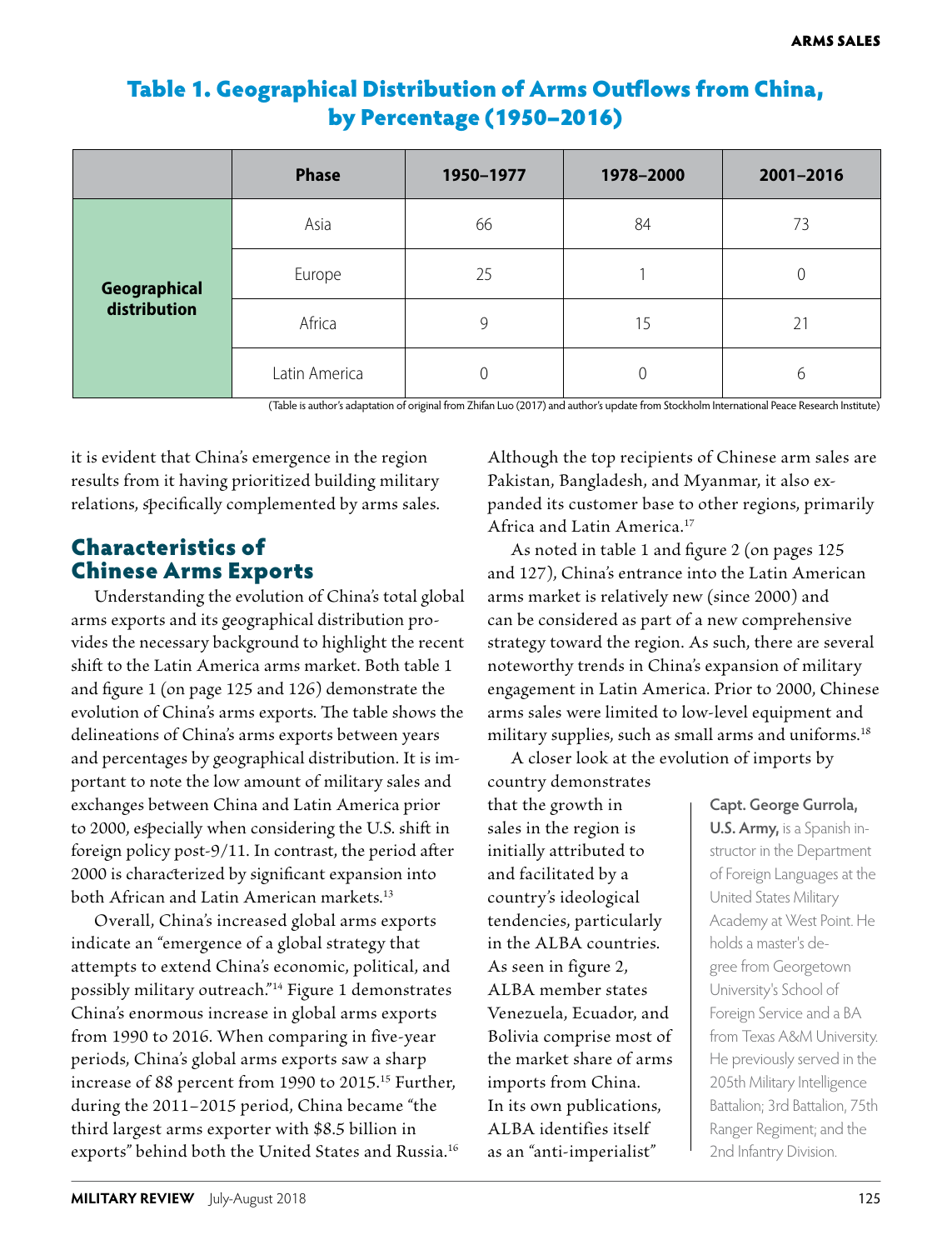

(Figure courtesy of Stockholm International Peace Research Institute Arms Transfers Database, http://www.sipri.org/databases/armstransfers)

## Figure 1. Value of Global Arms Exports from China, 1990–2016 (US\$ Millions)

and "anti-neoliberal" organization that advocates for a socialist economic model.<sup>19</sup> As a U.S.-China Commission report notes, this highlights a possible correlation with "anti-U.S. foreign policy orientation of the purchasers."20 Further, China's "nonintervention" policy makes arms sales attractive for countries.21 Based on China's arms sales alone, one can infer its intention in the region is to expand its political influence while securing a future military presence in the region.

Another factor that contributed to the increase in arms sales is China's relative comparative advantage. For one, China's products are less expensive than those offered by the traditional international arms suppliers, such as the United States and Russia. More recently, China continues to make inroads into other nations besides the ALBA member states.22 This indicates an emergence into the market as an important actor. In 2009, "Peru—a key economic partner for the United States in the region and supporter of the U.S.-led Trans-Pacific Partnership—purchased fifteen of China's FN-6 portable surface-to-air missiles (SAMs) in a \$1.1 million deal, along with ten more of its SAMs. Then, in 2013, it bought twenty-seven multiple

rocket launchers in a \$39 million deal."<sup>23</sup> A potential breakthrough for Chinese arms sales in the region came in 2015 when then Argentine president Christina Fernández de Kirchner approved a major arms purchase. The agreement, near \$1 billion in Chinese equipment, included "armored personnel carriers, fighter jets, and navy vessels."24 However, President Mauricio Macri, who is considered more pragmatic and moderate than his predecessor, has adjusted several Sino-Argentine initiatives, including placing the significantly large arms purchase on hold.25 Despite Argentina's deferment, these recent developments indicate Chinese arms sales continue to make inroads with Latin American militaries.

### The Case of China-Venezuela Arms Exports

The significance of China's exports to the region are best explained through examining Venezuela's case. Venezuela is the primary purchaser of Chinese defense products in the region, which seems to demonstrate the importance of ideologically aligned relationships in terms of developing relationships with China. China and Venezuela's defense bilateral relationship began to strengthen in 1999 when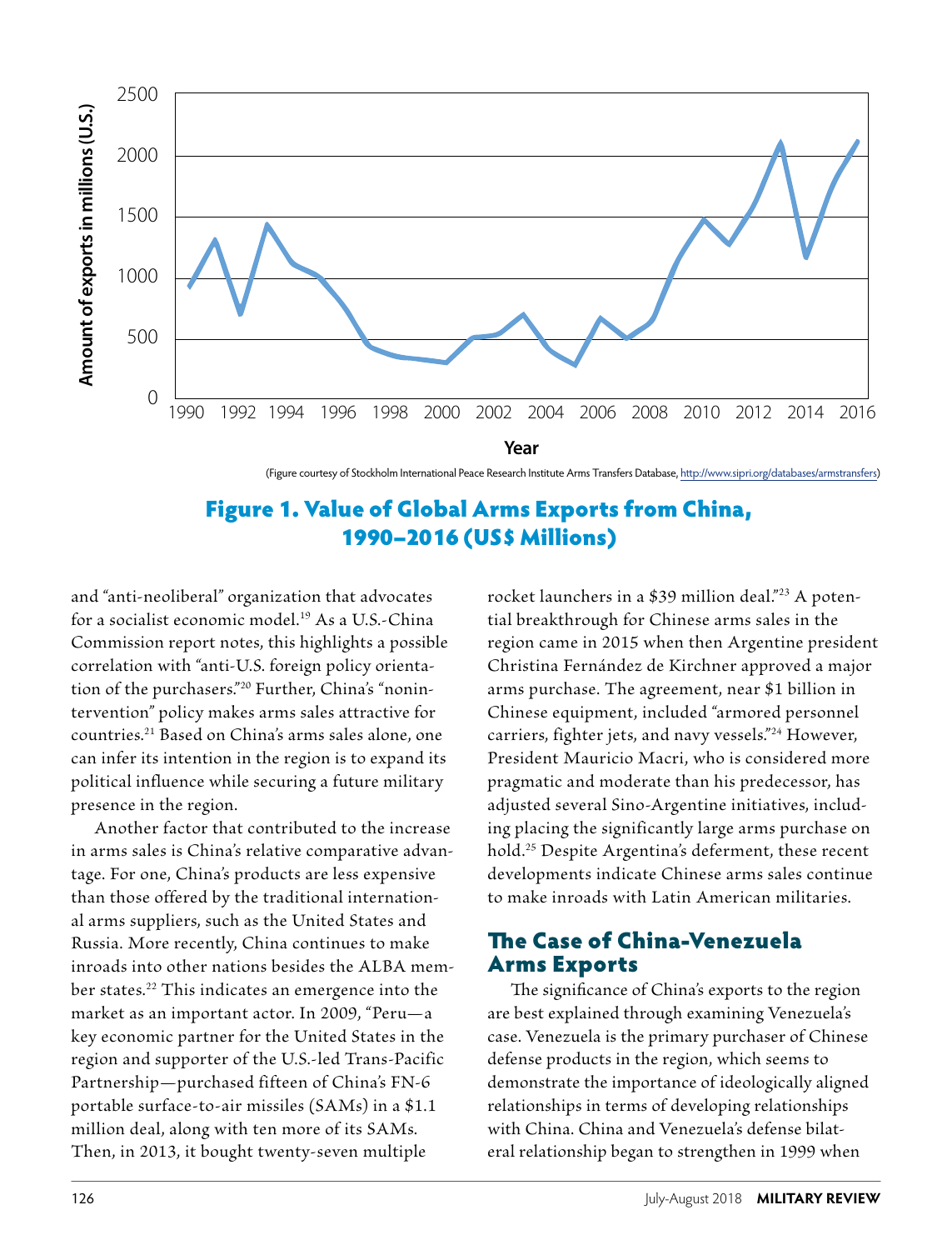the late President Hugo Chávez visited Beijing. Subsequently, both countries began to increase military engagement with senior-defense level exchanges and personnel exchanges. For one, the perception of a potential U.S. invasion shaped Chávez's decision to increase arms imports, which also provided an opportunity for increased cooperation with China. Specifically, the arms exports were fueled by the 2006 U.S. embargo on arms transfers, effectively making their U.S.-made equipment obsolete.<sup>26</sup> Tensions in

be argued that as a result of a perceived U.S. invasion and tensions with Colombia, Chávez turned to China for military hardware.

Venezuela's major purchases were unique to the Latin American arms market due to both their sophistication and scope. As depicted in table 2 (on page 129), these weapons systems were diverse and reached across the spectrum of military capabilities, including communication systems, anti-air missiles, amphibious vehicles, fighter jets, and helicopters.<sup>29</sup>



### Figure 2. Value of Arms Imports from China, by Country, 2000–2016 Annual (US\$ Millions)

the region were also driven by Colombia's announcement that it would raise its military spending to historical amounts.27 It is important to note that the Venezuela and Colombia bilateral relationship has been marked by maritime border disputes over "the area of the gulf region north of Maracaibo and to the Guajira Peninsula, between the lake and the Caribbean."28 Additionally, during that period, diplomatic relations reached an all-time low due to Colombian President Álvaro Uribe's policies toward Venezuela. Uribe sought to deploy Colombian troops across the border to pursue FARC rebels. Several factors led to warming Sino-Venezuelan relations. It can Among the most sophisticated weaponry was the Hongdu Aviation Industry Corporation's L-15 fighter jet trainer, which provides Venezuela with an advanced aviation platform. Simply put, a combination of anti-U.S. ideology and a preference for no-strings-attached procurements drove Venezuela's purchase of arms from China.

Additionally, from a Chinese perspective, its arms exports also influence access to oil concessions including favorably low prices for oil. This is consonant with China's interaction with other energy-producing partners, as "many states selling oil or oil concessions to China—Iraq, Iran, Sudan, Angola and Nigeria—are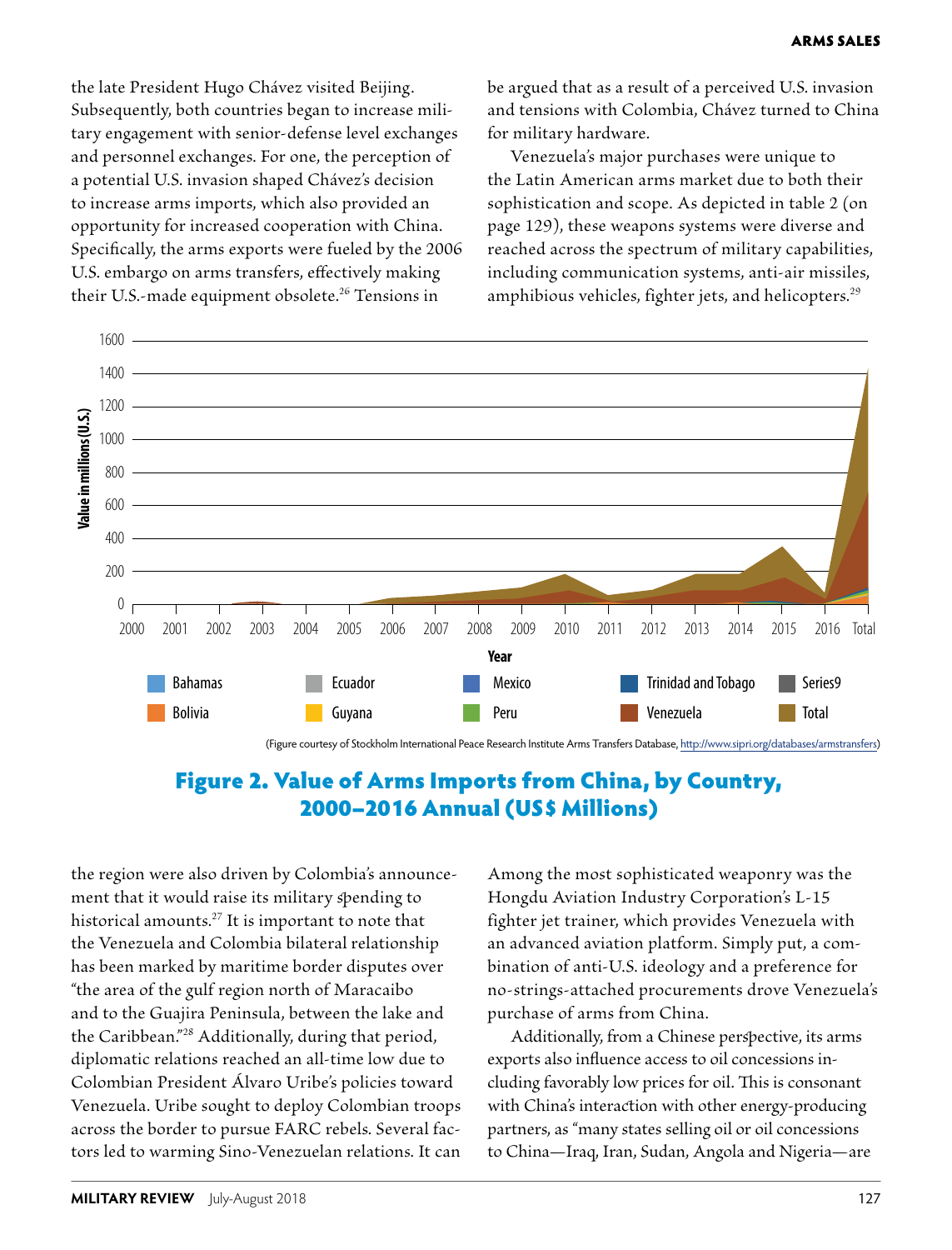

also buyers of Chinese weapons."30 As the world's largest net importer of oil, China's strategy to secure oil includes an arms providing component.<sup>31</sup>

### China's Growth and Implications

While the 2017 Jane's World Defense Industry Survey indicates China is expected to see continued global arms sales growth over the next five years, this may not be the case in the region.<sup>32</sup> On one hand, many militaries in the region are faced with outdated equipment requiring modernization and may turn to China's defense industry to diversify their equipment. This would provide an opportunity for Chinese defense firms to increase their sales. However, Chinese arms sales face several other challenges in the short-term. For one, political turmoil and economic uncertainty may cause a net decrease in defense spending in Latin America over the same period, impacting arms sales purchases.<sup>33</sup> This is particularly the case in Venezuela, China's main customer in the region.34 Venezuela currently faces a political and humanitarian crisis and a drop in oil prices, which is a major source of its revenue. This directly impacts

Venezuela's Chinese-made, light-armored VN-4 "Rhinoceros" personnel carriers drive 5 March 2014 in a parade commemorating the death of Hugo Chavez in Caracas, Venezuela. Venezuela has imported hundreds of vehicles from China in recent years, along with dozens of aircraft, various weapons systems, and other types of military equipment. (Photo by Xavier Granja Cedeño, Ecuadorian Foreign Ministry)

its defense spending and may inhibit it from buying Chinese arms in the short term.35

In addition, an increase in Chinese arms exports, especially in both volume and sophistication, may provide an indicator that China no longer fears antagonizing the United States in its own "backyard." The growing Chinese presence in the Western Hemisphere continues to increase while the U.S. response has been limited. In essence, arms sales secure long-term military relationships and provide unique training opportunities for both militaries involved since Chinese arms sales not only provide equipment but also require specialized training and maintenance.

It remains to be seen if China can continue to deepen relationships at the people-to-people level.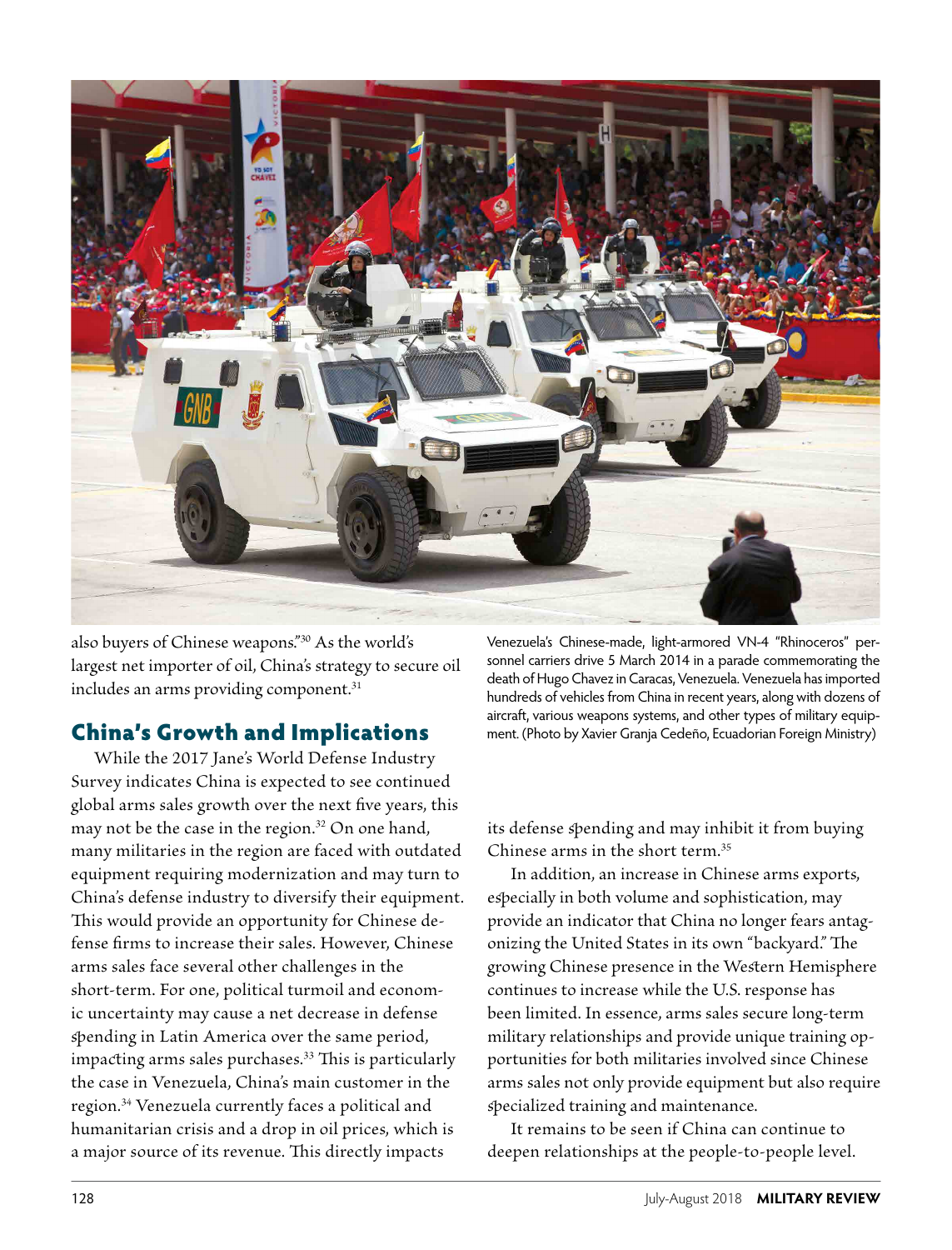# Table 2. China-Venezuela Transfers of Major Weapons: Deals with Deliveries or Orders Made for 1990–2016

| Supplier/<br>recipient (R) | <b>Number</b><br>ordered | <b>Number</b><br>designation | <b>Weapon</b><br>description                  | Year(s)<br>weapons<br>ordered | <b>Year of</b><br>delivery | <b>Number</b><br>delivered | <b>Comments</b>                                                                |
|----------------------------|--------------------------|------------------------------|-----------------------------------------------|-------------------------------|----------------------------|----------------------------|--------------------------------------------------------------------------------|
| China/<br>Venezuela(R)     | $\overline{3}$           | $JYL-1$                      | Air search raider                             | 2005                          | 2006-2007                  | $\overline{3}$             | Part of \$150 million program for<br>military-civilian air-surviellance system |
|                            | $\overline{7}$           | $JYL-1$                      | Air search raider                             | 2006                          | 2008-2009                  | 7                          | N/A                                                                            |
|                            | $\mathfrak{Z}$           | $JY-11$                      | Air search raider                             | 2008                          | 2010-2011                  | $\sqrt{3}$                 | JY-11B version                                                                 |
|                            | 18                       | $K-8$<br>(Karakorum-8)       | Trainer/combat<br>aircraft                    | 2008                          | 2010                       | 18                         | N/A                                                                            |
|                            | 100                      | $PL-5E$                      | Short range<br>air-to-air missile             | 2008                          | 2010                       | 100                        | For K-8 trainer/combat aircraft                                                |
|                            | $\,8\,$                  | $Y-8$                        | Transport aircraft                            | 2011                          | 2012-2014                  | $\,8\,$                    | Y-8F-200W version                                                              |
|                            | 18                       | SM-481mm                     | Self-propelled<br>mortar                      | 2012                          | 2014-2015                  | 18                         | Part of \$500 million deal                                                     |
|                            | 18                       | $SR-5$                       | Self-propelled<br>Multiple rocket<br>launcher | 2012                          | 2014-2015                  | 18                         | Part of \$500 million deal                                                     |
|                            | 40                       | Type-07P/VN-1                | Infantry fighting<br>vehicle                  | 2012                          | 2014-2015                  | 40                         | Part of \$500 million deal; VN-1 version                                       |
|                            | 121                      | $VN-4$                       | Armored<br>personnel carrier                  | 2012                          | 2013-2015                  | 121                        | For National Guard                                                             |
|                            | 25                       | ZBD-05/VN-18                 | Infantry fighting<br>vehicle                  | 2012                          | 2015                       | 25                         | Part of \$500 million deal; VN-18 version                                      |
|                            | 25                       | ZTD-05/VN-16                 | Light tank                                    | 2012                          | 2015                       | 25                         | Part of \$500 million deal; VN-16 version                                      |
|                            | $\boldsymbol{9}$         | $K-8$<br>(Karakorum-8)       | Trainer/combat<br>aircraft                    | 2014                          | 2016                       | $\boldsymbol{9}$           | K-8W or K-8VV version                                                          |

(Table courtesy of Stockholm International Peace Research Institute Arms Transfers Database [as of 30 November 2017], http://www.sipri.org/databases/armstransfers)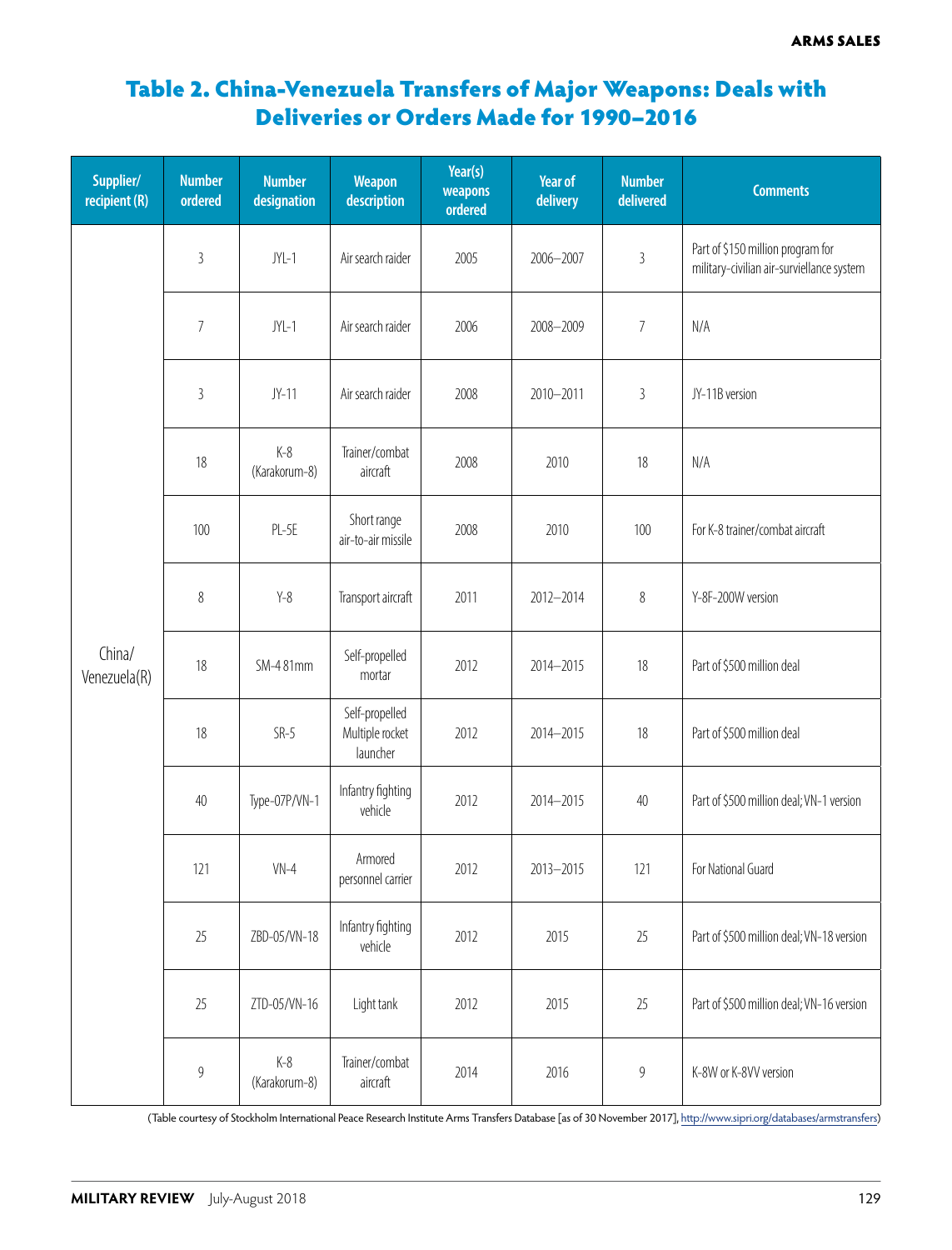

More importantly, this may provide Chinese military personnel further access to U.S. military doctrine, programs, and equipment. Perhaps drawn from the U.S. International Military Education and Training program, China has grown closer by "funding lavish trips for Latin American military officers to live and study" in China.36 As a result, this impacts U.S. security and bilateral relationships in the region.

Moreover, arms production and transfer undergo a resource-intensive procurement process and overcome large bureaucratic hurdles. In this context, it is important to note that lethal weapons systems such as missiles or nuclear technology are not part of the arms exportation yet. The United States must be watchful of China's overall military gains including its arms-trade characteristics, personnel-training exchanges, and Mandarin language programs in the region. As Latin American scholar Gonzalo Paz notes, "When arms and weapon systems become an important share of the trade, as in the cases of Nazi Germany and the USSR, perception of hegemonic challenge in the United States, and of threat, gain weight."37 Analysis of China's weapons exports can

Army commander of the Lanzhou Military Region of China Liu Yuejun shakes hands with Venezuelan defense minister Gen. Vladimir Padrino 17 April 2015 during a visit in Caracas, Venezuela. Venezuela is the primary purchaser of Chinese defense products in the Latin America and Carribbean region. (Photo by Boris Vergara/Xinhua/Alamy Live News)

provide a glimpse on how it "organizes itself internally and how it may attempt to extend its outreach and become a world power."38

#### Conclusion

This analysis outlined the current trends and factors leading to China's increased arms sales to Latin America. As the data shows, China's arms sales saw an increase parallel to its increased political and economic relations to the region. As the U.S.- China Security and Economic Commission notes, "China has sought to improve its diplomatic presence through an increasing number of high-level visits, military cooperation and exchanges, and involvement in several regional organizations."39 Arms sales directly complement Chinese diplomatic relations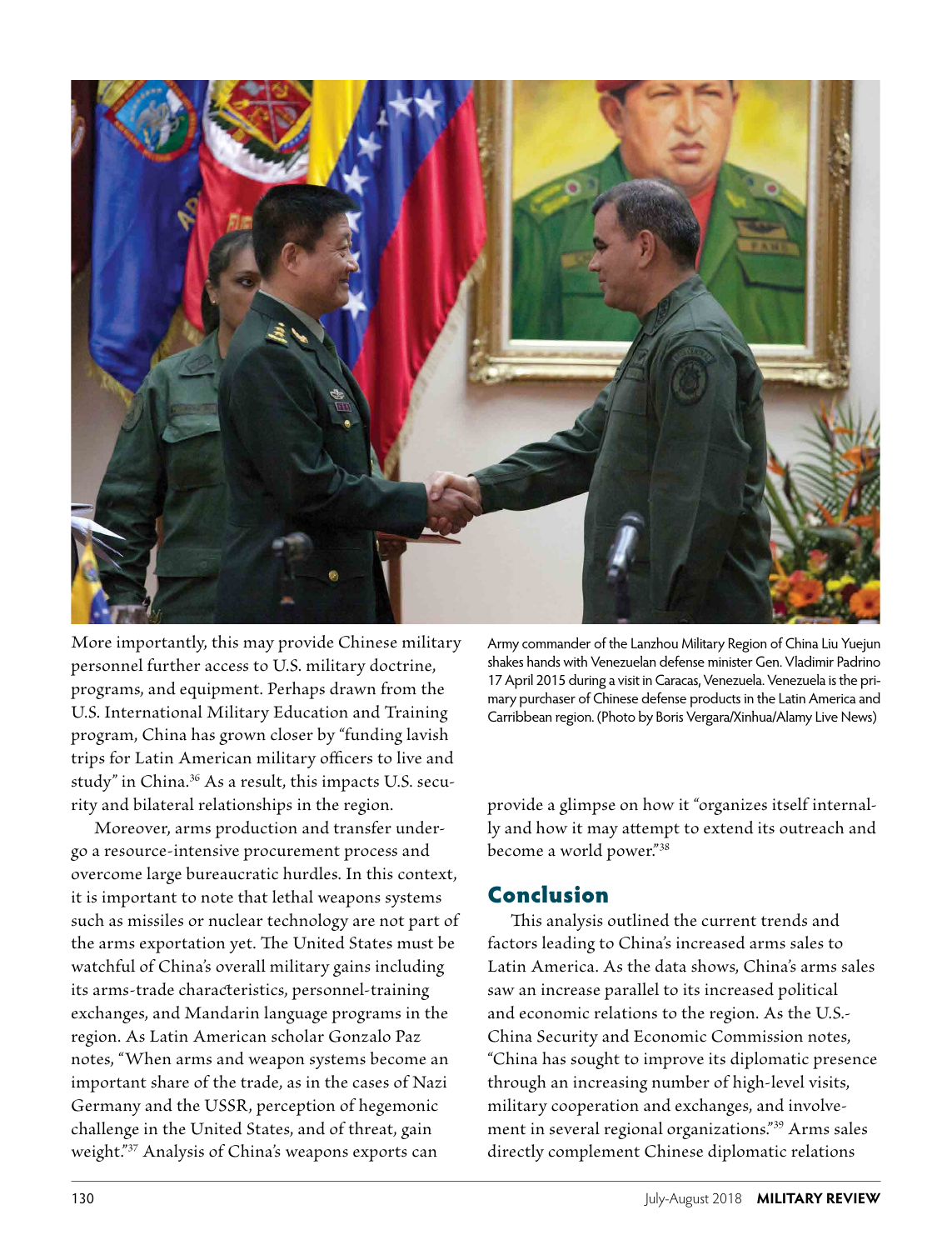and provide additional relationship building opportunities. They promote broader embassy coordination while creating familiarity between China's military and its counterparts. Moreover, as China continues to cement its economic and military relations with the region, it is possible that Latin American leaders may become more open to purchasing Chinese defense equipment, especially if China continues to improve the quality of its defense products.

In regard to Sino-Latin American military relations, potential for research exists in regards to space cooperation. Although not included in arms exports statistics, space cooperation continues to increase. Unlike its 2008 policy paper on Latin America, China's 2016 policy paper highlights its intention to "actively explore cooperation between the two sides in such fields as communication and remote sensing satellites, satellite data application, aerospace infrastructure, and space education and training."40 Joint ventures in production and operation of satellites are ongoing, including the controversial "Deep Space Station" in southern Argentina.<sup>41</sup> It remains to be seen how space cooperation develops, especially when considering the dual purposes space satellites provide. If arms exports

are any indication, China will continue to increase its relationships across the spectrum.

While this analysis focuses on China's arms exports to Latin America, further critical discussion can focus on its global arms-sales strategy. Some experts assess its expansion of arms can be attributed to its comprehensive strategy to increase its soft power and image building. Interestingly, all of the recipients of China's arms exports are "low-and middle-income countries."42 If Africa is any indication of China's future policy in Latin America, what do the current arms sales trends suggest? Both African and Latin American arms markets are relatively new for Chinese firms. Also, both regions require and demand low-to-medium range of weapons, which presents an opportunity for Chinese expansion. It remains to be seen if China will mirror its "hard power" approach in Africa, where it established a permanent military base in Djibouti and deployed several troops in support of peacekeeping missions in South Sudan. As Dr. R. Evan Ellis notes, "nothing in the public discourse of the Chinese leadership, policy papers, or debates suggests that Latin America is considered in the short term as a base for military operations." $43$ 

#### Notes

1. Rebecca Ray and Kevin Gallagher, "China-Latin America Economic Bulletin, 2015 Edition," Boston University Global Economic Governance Initiative, accessed 23 March 2018, https://www. bu.edu/pardeeschool/files/2015/02/Economic-Bulletin-2015.pdf.

2. R. Evan Ellis, "Should the U.S. Be Worried about Chinese Arms Sales in the Region?," Global Americans, 11 May 2015, accessed 23 March 2018, https://theglobalamericans.org/2015/05/ should-u-s-be-worried-about-chinese-arms-sales-in-the-region/.

3. Sanjay Badri-Maharaj, "China's Growing Arms Sales to Latin America," Institute for Defence Studies and Analyses, 20 June 2015, accessed 6 November 2017, https://idsa.in/idsacomments/ china-growing-arms-sales-to-latin-america\_sbmaharaj\_200616.

4. Keith Krause, *Arms and the State: Patterns of Military Production and Trade* (New York: Cambridge University Press, 1992).

5. Office of the Secretary of Defense, *Annual Report to Congress: Military and Security Developments Involving the People's Republic of China* (Washington, DC: U.S. Department of Defense, 15 May 2017), 21, accessed 2 April 2018, https://www.defense. gov/Portals/1/Documents/pubs/2017\_China\_Military\_Power\_Report.PDF.

#### 6. Ibid.

7. Lt. Col. Chike Williams (Army section chief at the U.S. Embassy in Brasilia, Brazil), discussion with author, 29 December 2017. Williams has worked with the Security Cooperation Office and has intimate knowledge in arm sales.

8. R. Evan Ellis, *China-Latin America Military Engagement: Good Will, Good Business and Strategic Position* (Carlisle Barracks, PA: Strategic Studies Institute, 2011); U.S.-China Economic and Security Review Commission, 2017 Annual Report to Congress, 15 November 2017, 177, accessed 2 April 2018, https://www. uscc.gov/Annual\_Reports/2017-annual-report; "SIPRI Arms Transfers Database," Stockholm International Peace Research Institute, last updated 12 March 2018, accessed 23 March 2018, http:// www.sipri.org/databases/armstransfers.

9. Wu Baiyi, "Why Is China Selling More Arms in Latin America?," Latin America Advisor, 14 September 2016, republished in China and Latin America (blog), The Dialogue: Leadership for the Americas, 15 September 2016, accessed 23 March 2018, https:// chinaandlatinamerica.com/2016/09/15/why-is-china-selling-morearms-in-latin-america/.

10. "China's Policy Paper on Latin America and the Caribbean," The State Council, The People's Republic of China, accessed 9 April 2018, http://www.gov.cn/english/official/2008-11/05/content\_1140347.htm.

11. "Full Text of China's Policy Paper on Latin America and the Caribbean," Xinhua, 24 November 2016, accessed 23 March 2018, http://www.xinhuanet.com/english/china/2016-11/24/c\_135855286. htm.

12. "China's Military Strategy (Full Text)," State Council, People's Republic of China, 27 May 2015, accessed 23 March 2018,